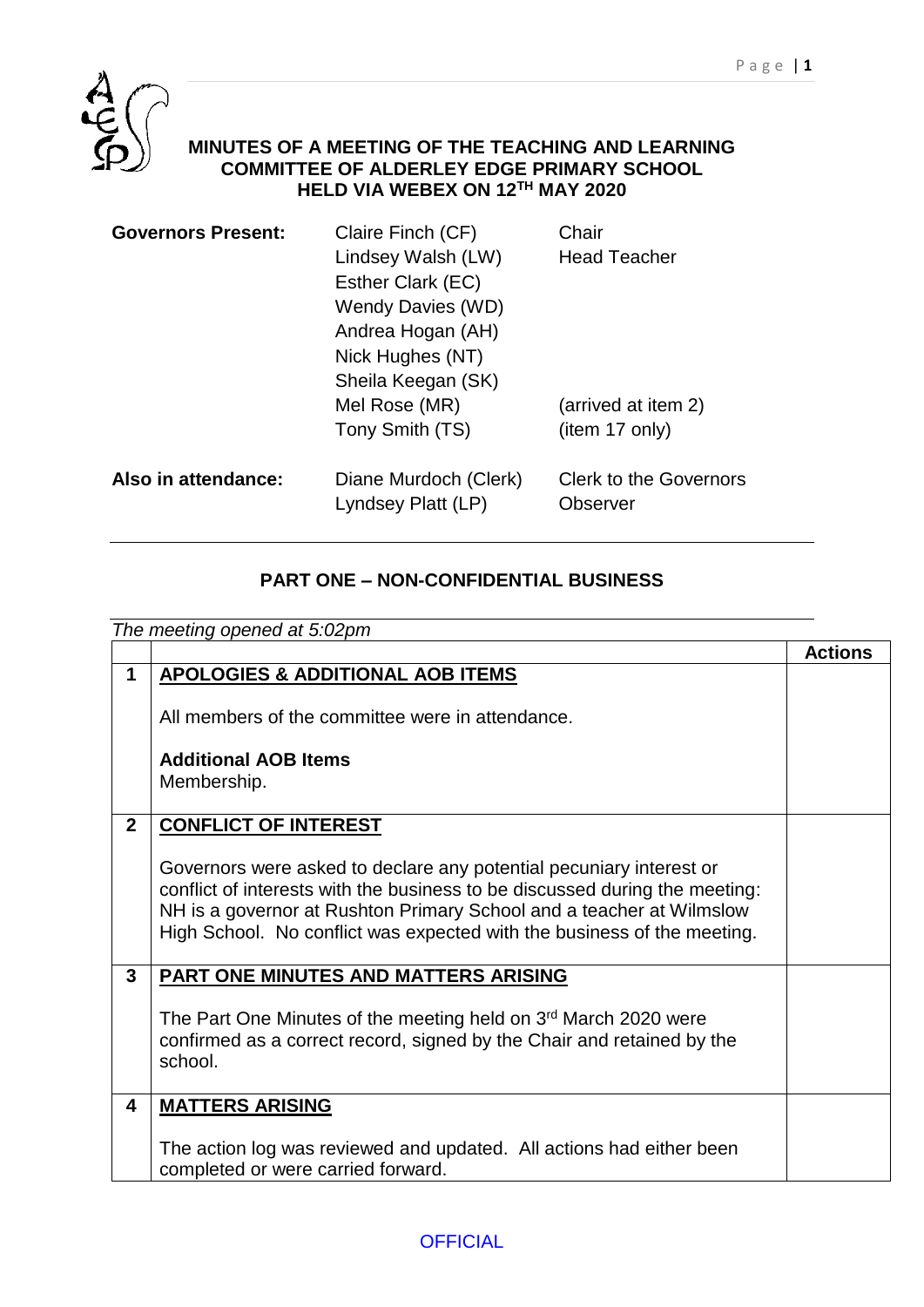| 5              | <b>GOVERNOR LINK REPORTS</b>                                                                                                                                                                                                                                                                                                                                                                                                                                                                                                   |           |
|----------------|--------------------------------------------------------------------------------------------------------------------------------------------------------------------------------------------------------------------------------------------------------------------------------------------------------------------------------------------------------------------------------------------------------------------------------------------------------------------------------------------------------------------------------|-----------|
|                | Due to the school closure as a result of COVID-19, governors were unable<br>to carry out link visits and there were no link reports to review.                                                                                                                                                                                                                                                                                                                                                                                 |           |
| 6              | <b>STAFFING</b>                                                                                                                                                                                                                                                                                                                                                                                                                                                                                                                |           |
|                | The HT highlighted the excellent teamwork of the staff during the school<br>closure. The HT was thanked for her leadership and clear communication<br>with staff. All staff had received a letter of thanks from the governors<br>which was appreciated.                                                                                                                                                                                                                                                                       |           |
|                | Q: Should governors send a further letter of thanks to staff? Would<br>this be good for morale?<br>A: Yes, this would be appreciated. Perhaps at the beginning of June<br>2020 when the school begins to re-open.                                                                                                                                                                                                                                                                                                              |           |
|                | Action: To send a letter of thanks to staff on behalf of governors                                                                                                                                                                                                                                                                                                                                                                                                                                                             | <b>TS</b> |
| $\overline{7}$ | <b>COVID-19</b>                                                                                                                                                                                                                                                                                                                                                                                                                                                                                                                |           |
|                | The school had sent a letter to parents, governors and staff updating them<br>on the current situation.                                                                                                                                                                                                                                                                                                                                                                                                                        |           |
|                | The last 48 hours had been challenging as new guidance for re-opening<br>schools to Reception, Year 1, and Year 6 pupils on 1 <sup>st</sup> June 2020 had<br>been issued by the Department for Education (DfE). Governors noted the<br>importance of considering the well-being of staff and pupils when re-<br>opening the school. Some staff are anxious about returning to the school<br>as they have vulnerable family members.                                                                                            |           |
|                | The school had proposed to reduce the May half term break from two<br>weeks to one week so that the school could re-open on 1 <sup>st</sup> June 2020.<br>One week will then be attached to the school summer break in July/August<br>2020. This proposal was approved by governors via the GVO.                                                                                                                                                                                                                               |           |
|                | The school has been collaborating with Lindow Community Primary school<br>regarding re-opening and considering three options:<br>Opening the school to all 90 pupils in the eligible year groups from<br>1 <sup>st</sup> June 2020.<br>Having a staggered approach to re-opening the school by splitting<br>$\bullet$<br>each year group in half; Group A and Group B. Group A to attend<br>school for two days in week one and Group B to attend for the<br>remaining three days. In week two, Group A would attend for three |           |
|                | days and Group B for two days.<br>Open the school to all 90 pupils in the eligible year groups for four<br>days per week. The fifth day would be Planning, Preparation and<br>Assessment (PPA) time for staff.                                                                                                                                                                                                                                                                                                                 |           |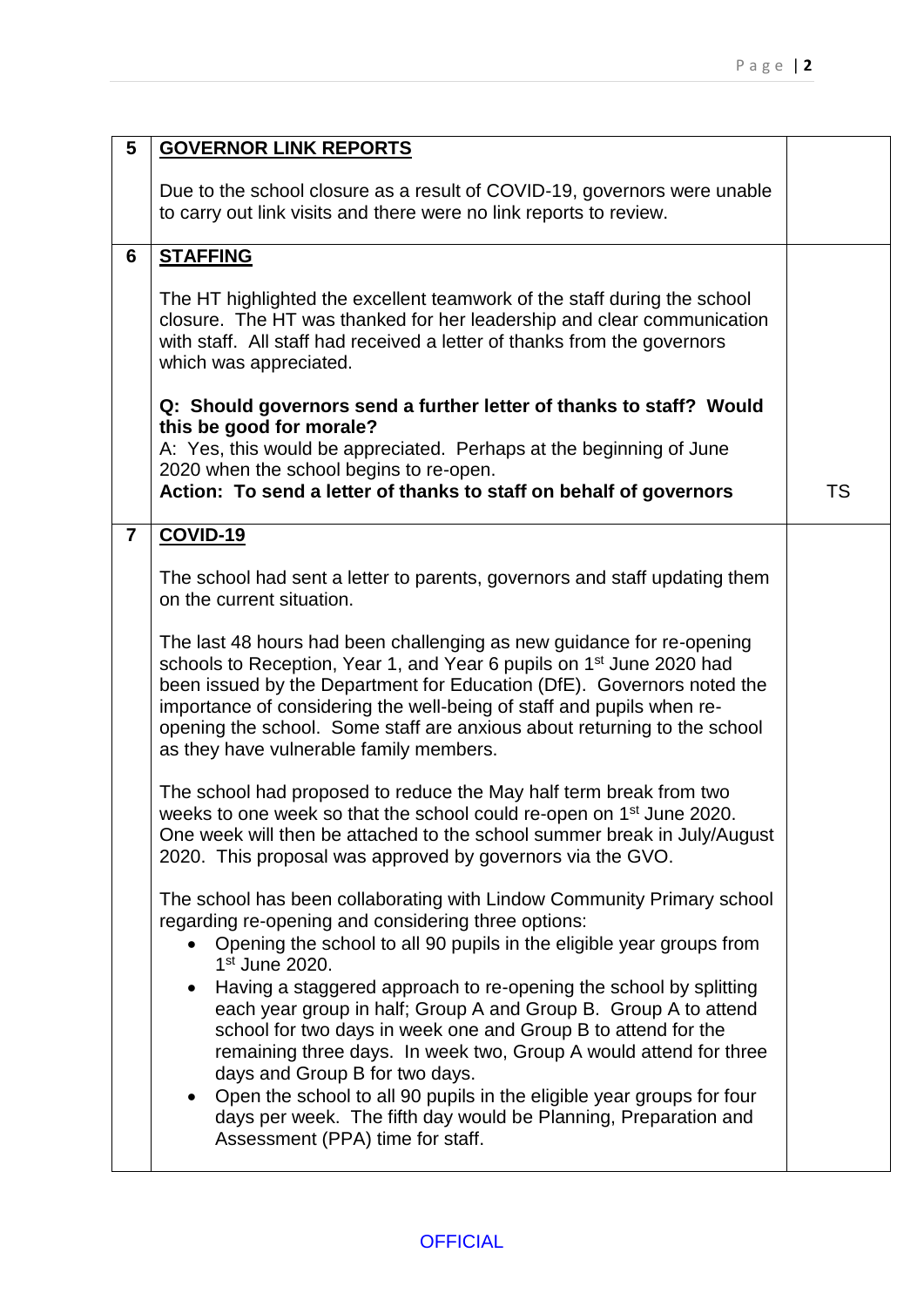Pupils in Years 2 to5 will remain at home and require home learning materials. Teachers will need time to be able to prepare these materials.

More guidance from the DfE is awaited. The school will need to analyse requirements for staffing, cleaning, lunchtime, breaktime and staff breaks. Once a structure for opening the school has been agreed, the school can implement the required safety measures. The school has consulted with Cobwebs (cleaning contractors) regarding additional cleaning and the cost implications. Time will need to be built into the school day to facilitate additional cleaning during the day.

If all 90 eligible pupils return to school on 1<sup>st</sup> June 2020, then only half of each class will be able to spend time with their class teacher. The remainder of the class will be led by a teaching assistant (TA). If a split week approach is taken the class teacher will see all the pupils.

If all the eligible pupils returned, the school would have enough staff to cover all the children providing that no staff became ill. Currently one member of staff has a shielding letter and a further member of staff has a partner with a shielding letter.

Currently, there are 3 EHCP pupils attending school. If all the EHCP pupils returned to school, then TA's would be providing one to one support for them and be unavailable to provide supervision for a split class.

Governors agreed that having a staggered opening for pupils would be the best option for the safety of staff and pupils. Opening gradually would allow the school to review cleaning and resource management on an ongoing basis with fewer pupils in attendance. The school proposes to invite siblings to attend on the same days.

## **Q: How will the school manage social distancing?**

A: The DfE guidance does not state pupils need to maintain a 2m distance. The school could only accommodate up to six pupils in one classroom if they had to adhere to a 2m rule. The staggered opening approach would enable 15 pupils in a class each day. This group of 15 can be treated as a bubble and they can use two classrooms with a teacher and a teaching assistant. Some parents may choose to keep their children at home. The guidance states that there will be no fines for nonattendance at this time.

## **Q: If pupils are supposed to be in school but choose not to attend, will home learning be provided?**

A: The Teachers will have capacity to plan home learning with the staggered approach to re-opening.

Governors were advised that the main focuses of the curriculum for the remainder of the 2019-20 academic year will be:

• Pupil well-being and re-adjusting to school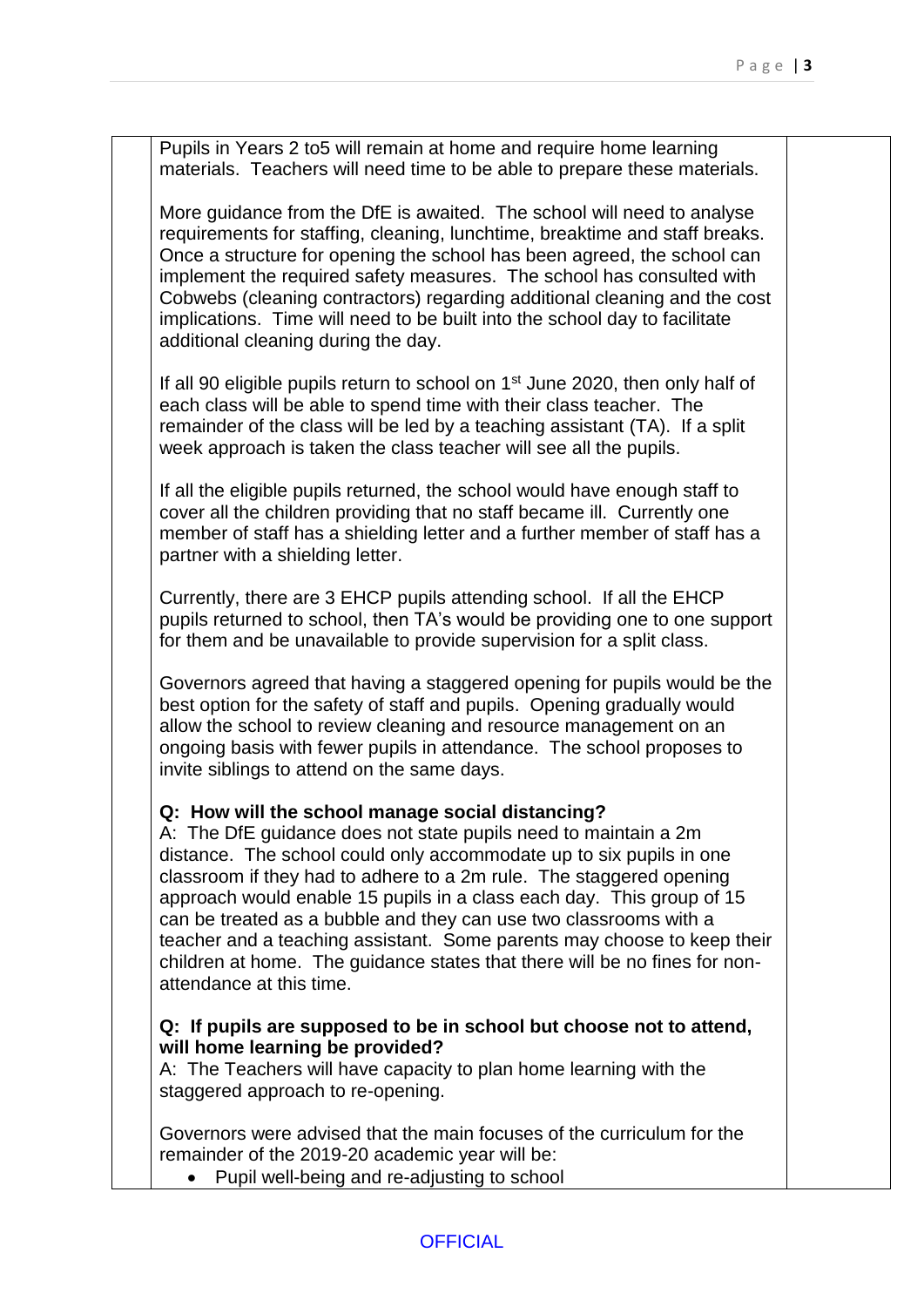|   | • Transition from Reception to Year 1 and from Year 6 to Year 7<br>• Phonics and maths                                                                                                                                                                                                                                                                                                                                                                                                                                                                                                                                                                                                               |                  |
|---|------------------------------------------------------------------------------------------------------------------------------------------------------------------------------------------------------------------------------------------------------------------------------------------------------------------------------------------------------------------------------------------------------------------------------------------------------------------------------------------------------------------------------------------------------------------------------------------------------------------------------------------------------------------------------------------------------|------------------|
|   | Q: Will there be any opportunity to use technology in Year 6 so that<br>those pupils remaining at home can join in with lessons in school?<br>A: This would be challenging. The guidance is to spend as much time<br>outdoors as possible. All transition materials will be shared with pupils<br>who remain at home. Wilmslow High School is collaborating with the<br>school by providing work and projects for Year 6 pupils to aid the transition<br>to High School. Wilmslow High School has sent emails and postcards to<br>pupils and parents which have been well received and, in the second half<br>of the summer 2020 term, they will be issuing weekly 'High Notes' to Year<br>6 pupils. |                  |
|   | For pupils starting in Reception in September 2020, the school will retain<br>their normal transition process and has written to the parents to keep them<br>informed.                                                                                                                                                                                                                                                                                                                                                                                                                                                                                                                               |                  |
|   | Q: How will the school distinguish between pupils who are unable to<br>return to school due to underlying conditions and pupils whose<br>parents are choosing not to send them to school?<br>A: Parents will be asked to let the school know if their children are not<br>going to attend. The school will have a conversation with these parents<br>regarding the reasons for non-attendance.                                                                                                                                                                                                                                                                                                       |                  |
|   | Q: As parents return to work, will they be expecting all pupils to be<br>at school full-time from 1 <sup>st</sup> July 2020?<br>A: The letter which was sent to parents today sets out the DfE guidance<br>and explains that the school will provide updates on a regular basis via<br>weekly newsletters.                                                                                                                                                                                                                                                                                                                                                                                           |                  |
|   | Governors commented that the letter sent to parents was very informative<br>and the inclusion of FAQ's was appreciated. They welcomed the open<br>and responsive approach of the school.                                                                                                                                                                                                                                                                                                                                                                                                                                                                                                             |                  |
|   | <b>Governor comment:</b> It is difficult for non-teachers to understand how<br>hard staff have been working throughout the school closure to provide<br>home learning materials and support for pupils, parents and each other.                                                                                                                                                                                                                                                                                                                                                                                                                                                                      |                  |
|   | Governors conveyed their thanks and appreciation for the hard work and<br>dedication of all school staff.                                                                                                                                                                                                                                                                                                                                                                                                                                                                                                                                                                                            |                  |
| 8 | <b>HOME SCHOOL AGREEMENT</b>                                                                                                                                                                                                                                                                                                                                                                                                                                                                                                                                                                                                                                                                         |                  |
|   | This has been uploaded to the GVO and is due to be issued to all parents<br>in September 2020.<br>Action: To review and comment on the Home School Agreement via the<br>GVO.                                                                                                                                                                                                                                                                                                                                                                                                                                                                                                                         | All<br>Governors |
|   |                                                                                                                                                                                                                                                                                                                                                                                                                                                                                                                                                                                                                                                                                                      |                  |

• Nurture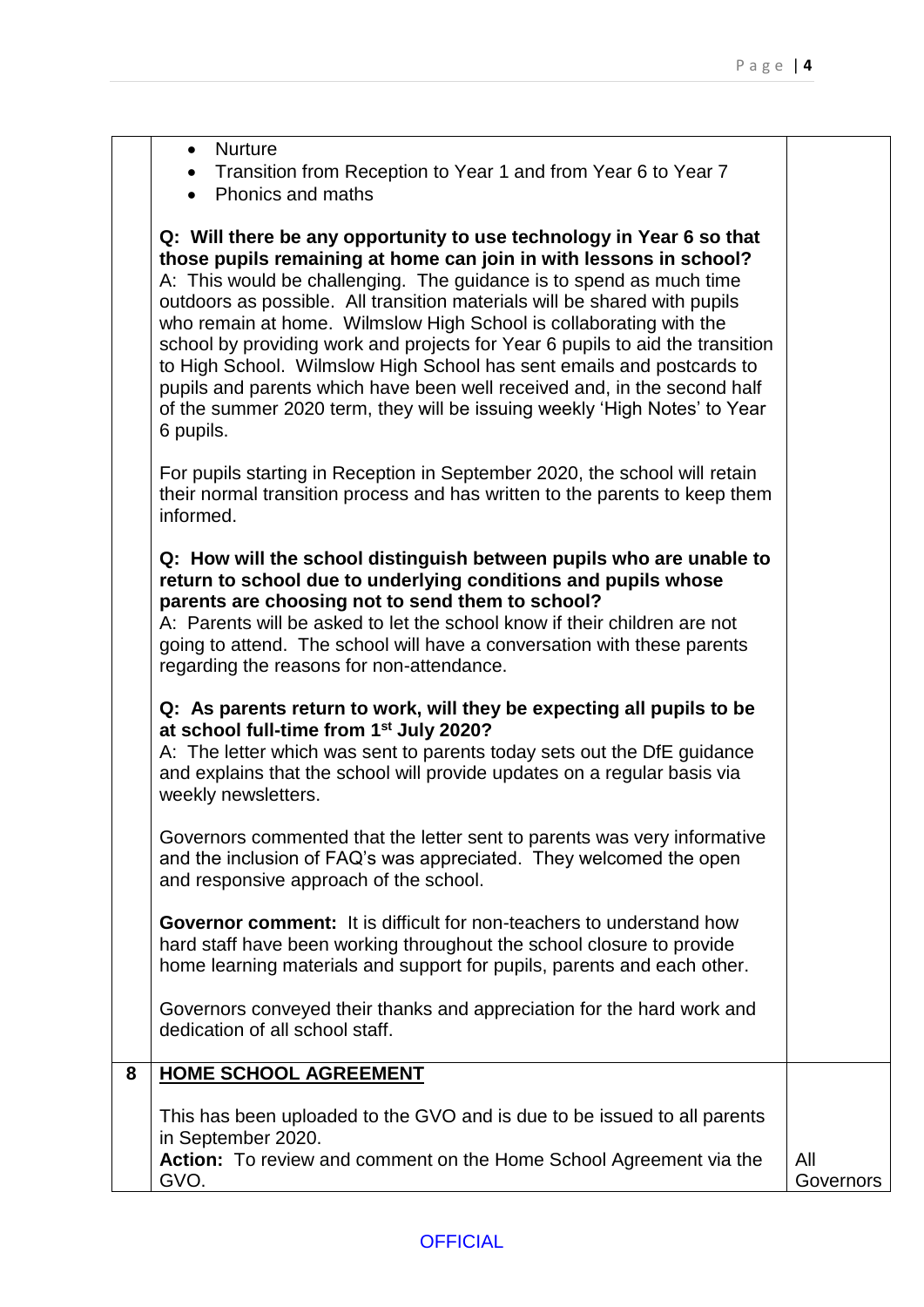| 9  | <b>GOVERNOR TRAINING</b>                                                                                                                                                                                                                                                                                                                                                                                                                         |                  |
|----|--------------------------------------------------------------------------------------------------------------------------------------------------------------------------------------------------------------------------------------------------------------------------------------------------------------------------------------------------------------------------------------------------------------------------------------------------|------------------|
|    | No training has taken place due to COVID-19.                                                                                                                                                                                                                                                                                                                                                                                                     |                  |
| 10 | <b>POLICIES</b>                                                                                                                                                                                                                                                                                                                                                                                                                                  |                  |
|    | The following policies had been reviewed and approved via the GVO prior<br>to the meeting:<br>• 03 - Gifted & Talented<br>• 102 – Application of Sun Screen                                                                                                                                                                                                                                                                                      |                  |
|    | Policy 49 - Visits out of School is due to be reviewed and approved via the<br>GVO.                                                                                                                                                                                                                                                                                                                                                              | All<br>Governors |
|    | <b>Action:</b> To review the Visits out of School policy.                                                                                                                                                                                                                                                                                                                                                                                        |                  |
|    | Policy 37 – Relationship & Health Education (including RSE) is addressed<br>under agenda item 11.                                                                                                                                                                                                                                                                                                                                                |                  |
| 11 | <b>RELATIONSHIP &amp; HEALTH EDUCATION CONSULTATION</b>                                                                                                                                                                                                                                                                                                                                                                                          |                  |
|    | Governors were informed that the school's consultation with parents on the<br>new Relationship & Health Education (including RSE) policy is complete.<br>During the consultation responses from parents were received and no<br>significant issues raised. The HT confirmed that school is ready to teach<br>to the new RSE curriculum from September 2020.<br>Governors approved the Relationship & Health Education (including RSE)<br>policy. |                  |
| 12 | <b>MAINTAINED SCHOOL IMPROVEMENT PARTNERSHIP (MSIP)</b>                                                                                                                                                                                                                                                                                                                                                                                          |                  |
|    | No training had taken place due to COVID-19.                                                                                                                                                                                                                                                                                                                                                                                                     |                  |
| 13 | <b>DIRECTOR'S REPORT</b>                                                                                                                                                                                                                                                                                                                                                                                                                         |                  |
|    | Item 7 – Child Protection and Safeguarding Policy COVID-19<br>Addendum<br>The school has updated their Safeguarding Policy to include the required<br>addendum. It was confirmed that the Safeguarding Policy with the<br>addendum has been approved by governors.                                                                                                                                                                               |                  |
| 14 | <b>GVO</b>                                                                                                                                                                                                                                                                                                                                                                                                                                       |                  |
|    | Governors agreed that the GVO is a helpful tool for governance and is a<br>useful way of sharing information during the school closure.                                                                                                                                                                                                                                                                                                          |                  |
| 15 | NOTE ARRANGEMENTS FOR PRODUCTION OF MEETING PRECIS                                                                                                                                                                                                                                                                                                                                                                                               |                  |
|    |                                                                                                                                                                                                                                                                                                                                                                                                                                                  |                  |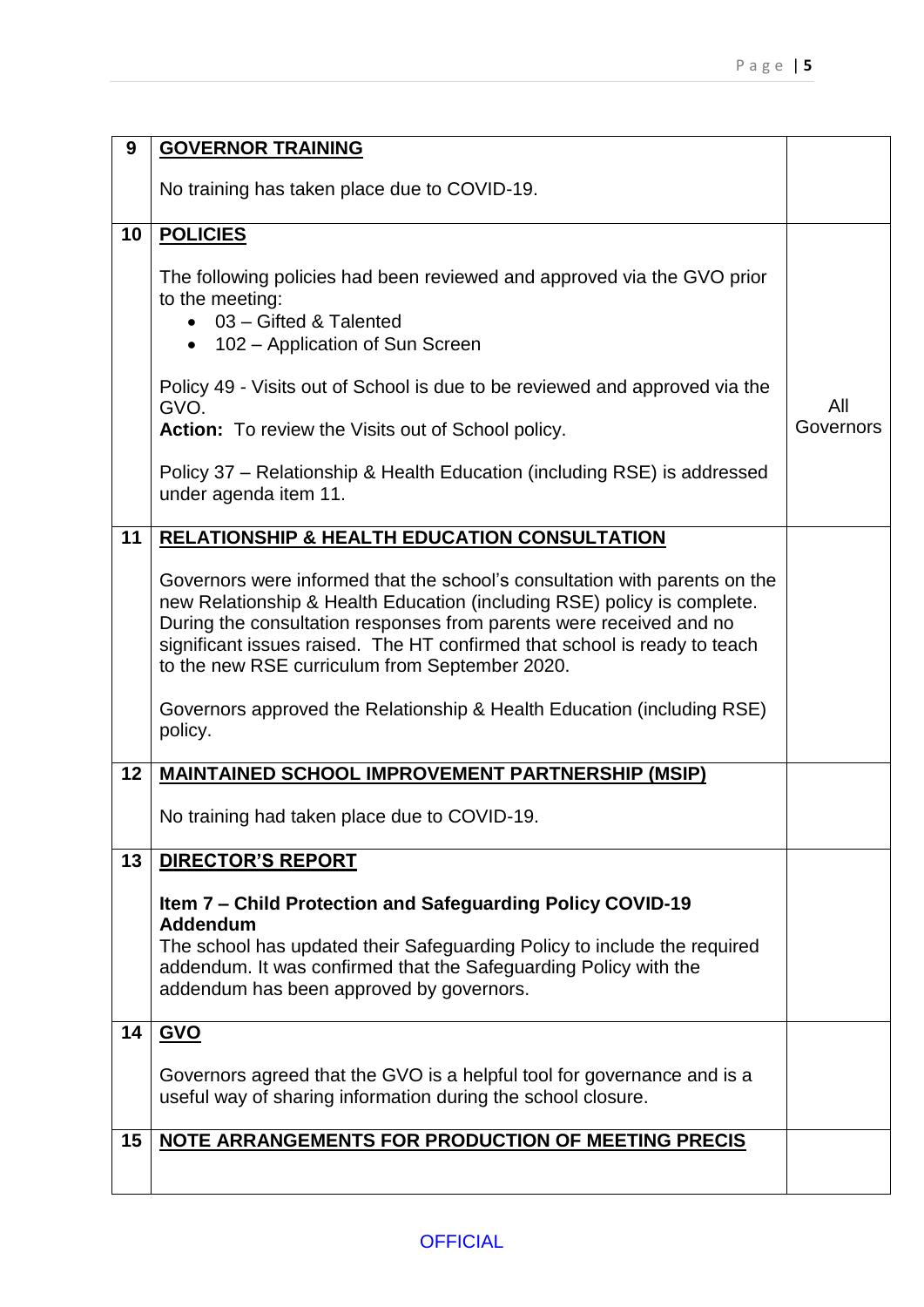|    | It was agreed that CF will prepare the draft precis of this meeting and                                                               |           |
|----|---------------------------------------------------------------------------------------------------------------------------------------|-----------|
|    | forward to LW for approval and upload to school website.                                                                              |           |
|    | Action: To produce meeting precis.                                                                                                    | <b>CF</b> |
|    |                                                                                                                                       |           |
| 16 | <b>MEETINGS</b>                                                                                                                       |           |
|    | Meeting dates for the academic year 2020-21 have been uploaded to the                                                                 |           |
|    | GVO. Governors agreed that the time of the Teaching & Learning (T&L)                                                                  |           |
|    | committee meetings should remain at 5.00pm for the benefit of staff                                                                   |           |
|    | members who may be invited to attend.                                                                                                 |           |
|    |                                                                                                                                       |           |
|    | The next T&L meeting will be held on Tuesday 20 <sup>th</sup> October 2020 at                                                         |           |
|    | 5.00pm at the school.                                                                                                                 |           |
| 17 | <b>ANY OTHER BUSINESS</b>                                                                                                             |           |
|    |                                                                                                                                       |           |
|    | <b>Membership</b>                                                                                                                     |           |
|    | CF advised the committee that from September 2020 she wishes to step                                                                  |           |
|    | back from some of her governor responsibilities. Currently, CF is Vice                                                                |           |
|    | Chair of the FGB, Chair of T&L and is link governor for Child Protection                                                              |           |
|    | & Safeguarding; Data and Pupil Premium (joint with NH); Special                                                                       |           |
|    | Educational Needs and Disabilities (SEND); Design & Technology (DT);<br>Music; Modern Foreign Languages (MFL) and Religious Education |           |
|    | (RE). CF will remain as Vice Chair of the FGB and Chair of T&L and is                                                                 |           |
|    | willing to retain link governor responsibilities for Child Protection &                                                               |           |
|    | Safeguarding and DT.                                                                                                                  |           |
|    |                                                                                                                                       |           |
|    | Governors were asked to consider assuming link governor responsibility                                                                |           |
|    | for Data and Pupil Premium, SEND, Music, MFL and RE.                                                                                  |           |
|    |                                                                                                                                       |           |
|    | NH indicated he would be willing to be sole link governor for Data and                                                                |           |
|    | Pupil Premium and EC advised she would be willing to assume link                                                                      |           |
|    | governor responsibilities for SEND.<br>Action: Governors to check their capacity for these roles and confirm.                         | NH/EC     |
|    |                                                                                                                                       |           |
|    | WD advised that she has taken on link responsibility for Music and                                                                    |           |
|    | Performance.                                                                                                                          |           |
|    |                                                                                                                                       |           |
|    | Action: Governors to consider whether they would be able to take on                                                                   | All       |
|    | MFL and RE.                                                                                                                           | Governors |
|    |                                                                                                                                       |           |
| 18 | <b>IMPACT STATEMENT</b>                                                                                                               |           |
|    | Governors:                                                                                                                            |           |
|    | Considered carefully the options for the re-opening of the school on                                                                  |           |
|    | 1 <sup>st</sup> June 2020 to ensure the wellbeing of both pupils and staff.                                                           |           |
|    | Reviewed and approved policies including the updated RSE policy.                                                                      |           |
|    | Reviewed membership and link governor roles.                                                                                          |           |
|    | Reviewed staffing matters.                                                                                                            |           |